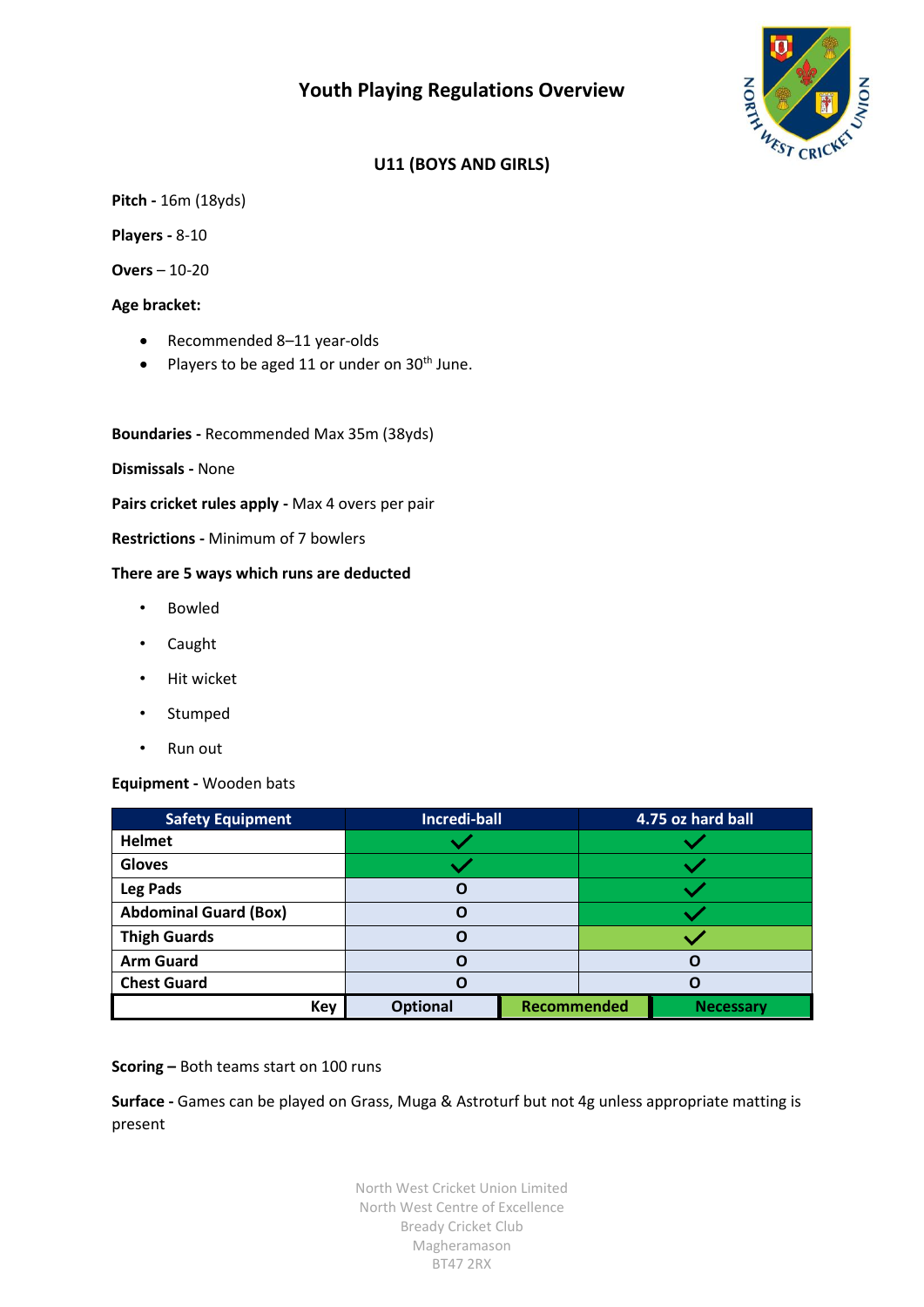

**Pitch -** 18m (20yds)

**Players -** 11 aside

**Overs** – Recommended 20 overs, with a minimum of 16 & maximum of 30 overs

**Age bracket:**

- Recommended ages of 10 to 13 girls
- Players to be aged 13 or under on  $30<sup>th</sup>$  June.

**Boundaries -** Recommended Max 40m (43yds)

**Dismissals -** None

**Pairs cricket rules apply -** Max 4 overs per pair

**Restrictions -** Minimum of 6 bowlers

**There are 5 ways which runs are deducted**

- Bowled
- Caught
- Hit wicket
- Stumped
- Run out

**Equipment -** Wooden bats

| <b>Safety Equipment</b>      | <b>Incredi-ball</b> |             | 4.75 oz hard ball |                  |  |
|------------------------------|---------------------|-------------|-------------------|------------------|--|
| <b>Helmet</b>                |                     |             |                   |                  |  |
| <b>Gloves</b>                |                     |             |                   |                  |  |
| <b>Leg Pads</b>              |                     |             |                   |                  |  |
| <b>Abdominal Guard (Box)</b> | n                   |             |                   |                  |  |
| <b>Thigh Guards</b>          |                     |             |                   |                  |  |
| <b>Arm Guard</b>             |                     |             |                   |                  |  |
| <b>Chest Guard</b>           |                     |             |                   |                  |  |
| Key                          | <b>Optional</b>     | Recommended |                   | <b>Necessary</b> |  |

**Scoring –** Both teams start on 100 runs

**Surface -** Games can be played on Grass, Muga & Astroturf but not 4g unless appropriate matting is present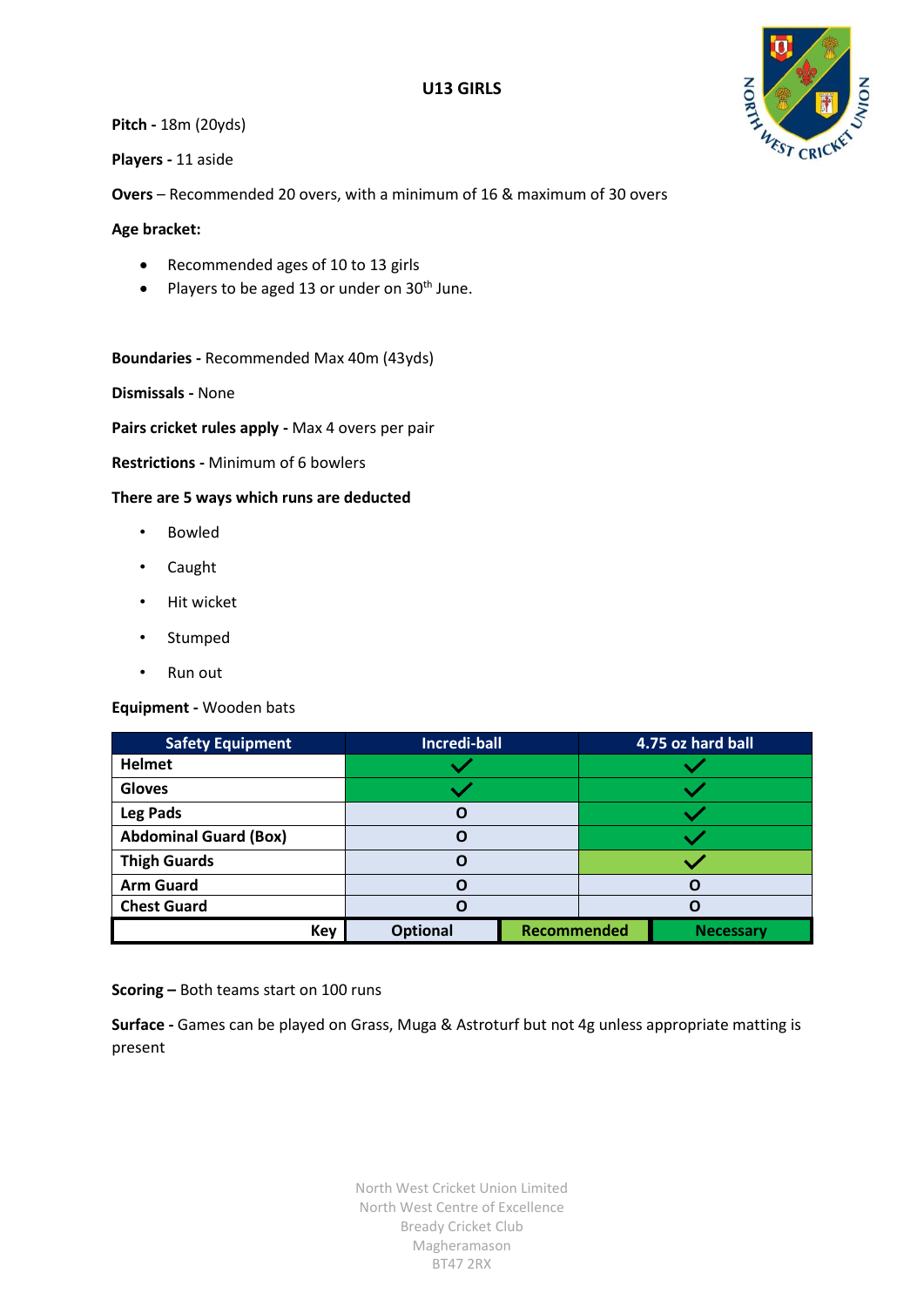### **U13 Boys & U14 Girls**

#### **Mixed Competition**



**Pitch -** 18m (20yds)

**Players -** 11 aside

**Overs** – Recommended 20 overs, with a minimum of 16 & maximum of 30 overs

**Age bracket:**

- Recommended ages of 10 to 13 boys & up to age 14 for girls
- Players to be aged 13 (14 for girls) or under on  $30<sup>th</sup>$  June.

**Boundaries -** Recommended Max 40m (43yds)

**Dismissals -** All

**Restrictions –** Compulsory batting retirement at 35 runs & use a minimum of 6 bowlers

**EQUIPMENT** - 136g/4.75oz hard ball & full hard ball Equipment

| <b>Safety Equipment</b>      | 4.75 oz hard ball |             |                  |  |
|------------------------------|-------------------|-------------|------------------|--|
| <b>Helmet</b>                |                   |             |                  |  |
| <b>Gloves</b>                |                   |             |                  |  |
| Leg Pads                     |                   |             |                  |  |
| <b>Abdominal Guard (Box)</b> |                   |             |                  |  |
| <b>Thigh Guards</b>          |                   |             |                  |  |
| <b>Arm Guard</b>             | Ω                 |             |                  |  |
| <b>Chest Guard</b>           | Ω                 |             |                  |  |
| <b>Key</b>                   | <b>Optional</b>   | Recommended | <b>Necessary</b> |  |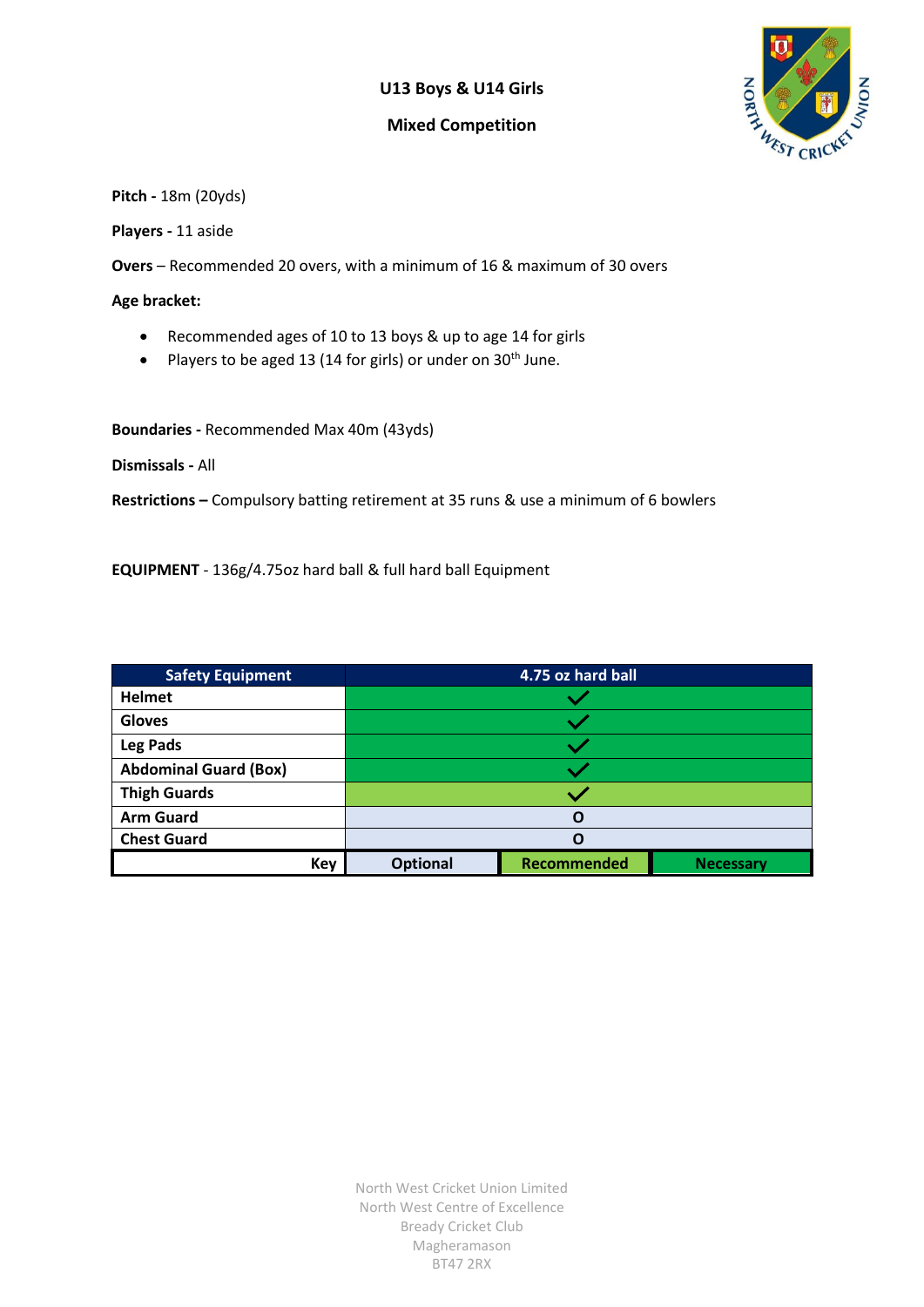



**Pitch -** 20m (22yds)

**Players -** 11 aside

**Overs** – Recommended 20 overs, with a minimum of 16 & maximum of 40 overs

**Age bracket:**

- Recommended ages of 13 to 15girls.
- Players to be aged 15 or under on  $30<sup>th</sup>$  June.

**Boundaries -** Recommended Maximum of 45m (50yds)

**Dismissals -** All

**Restrictions –** Compulsory batting retirement at 50 runs & use a minimum of 5 bowlers

**EQUIPMENT** - 5oz women's hard ball & full hard ball Equipment

| <b>Safety Equipment</b>      | 5 oz hard ball  |             |                  |  |
|------------------------------|-----------------|-------------|------------------|--|
| <b>Helmet</b>                |                 |             |                  |  |
| <b>Gloves</b>                |                 |             |                  |  |
| Leg Pads                     |                 |             |                  |  |
| <b>Abdominal Guard (Box)</b> |                 |             |                  |  |
| <b>Thigh Guards</b>          |                 |             |                  |  |
| <b>Arm Guard</b>             | O               |             |                  |  |
| <b>Chest Guard</b>           | O               |             |                  |  |
| <b>Key</b>                   | <b>Optional</b> | Recommended | <b>Necessary</b> |  |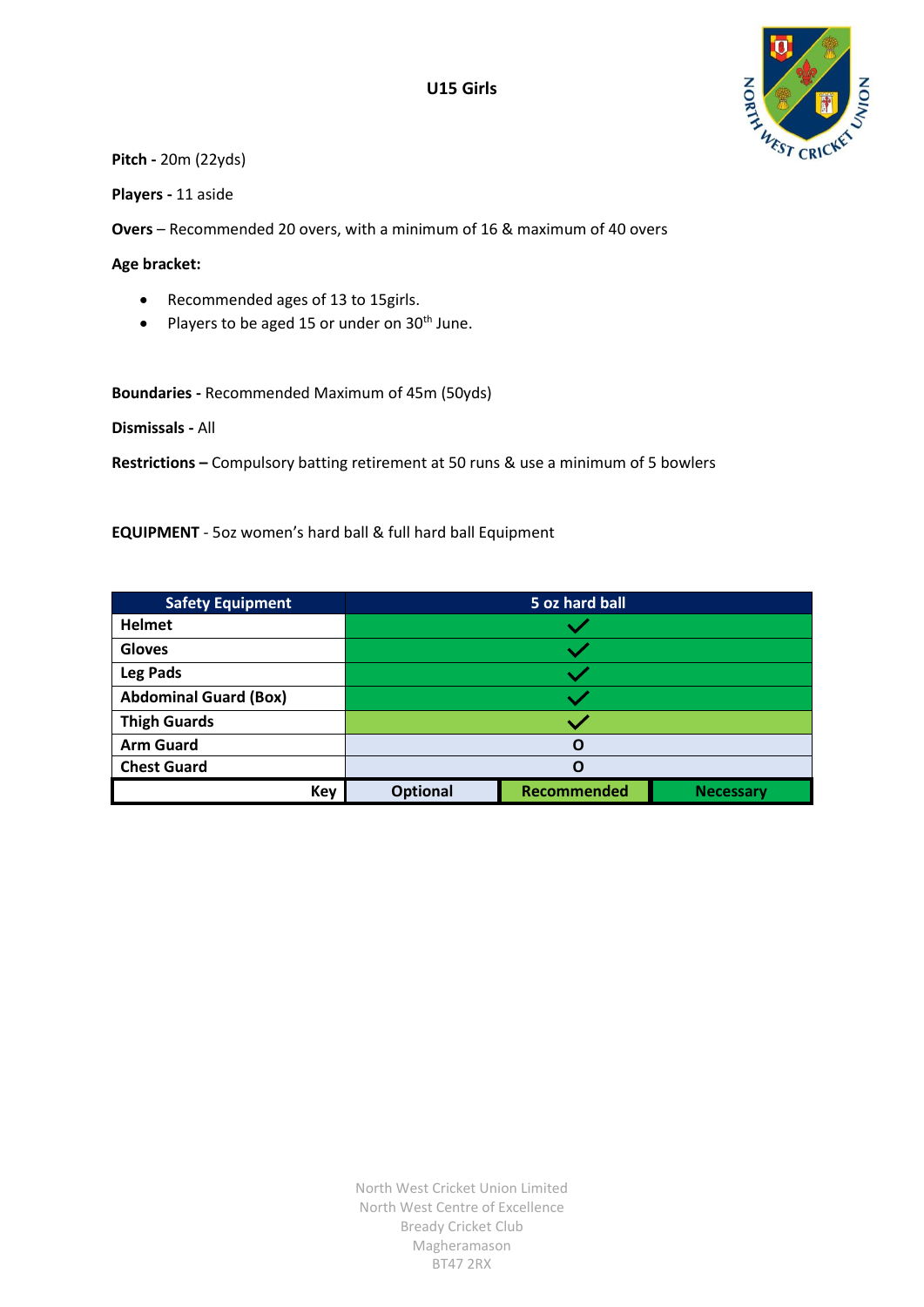#### **U15 Boys & U17 Girls**

#### **Mixed Competition**



**Pitch -** 20m (22yds)

**Players -** 11 aside

**Overs** – Recommended 20 overs, with a minimum of 16 & maximum of 40 overs

**Age bracket:**

- Recommended ages of 13 to 15 boys & up to age 17 for girls.
- Players to be aged 15 (17 for girls) or under on  $30<sup>th</sup>$  June.

**Boundaries -** Recommended Maximum of 45m (50yds)

**Dismissals -** All

**Restrictions –** Compulsory batting retirement at 50 runs & use a minimum of 5 bowlers

**EQUIPMENT** - 156g/5 ½ oz hard ball & full hard ball Equipment

| <b>Safety Equipment</b>      | 5 1/2 oz hard ball |                    |                  |  |
|------------------------------|--------------------|--------------------|------------------|--|
| <b>Helmet</b>                |                    |                    |                  |  |
| <b>Gloves</b>                |                    |                    |                  |  |
| <b>Leg Pads</b>              |                    |                    |                  |  |
| <b>Abdominal Guard (Box)</b> |                    |                    |                  |  |
| <b>Thigh Guards</b>          |                    |                    |                  |  |
| <b>Arm Guard</b>             | O                  |                    |                  |  |
| <b>Chest Guard</b>           | Ω                  |                    |                  |  |
| <b>Key</b>                   | <b>Optional</b>    | <b>Recommended</b> | <b>Necessary</b> |  |